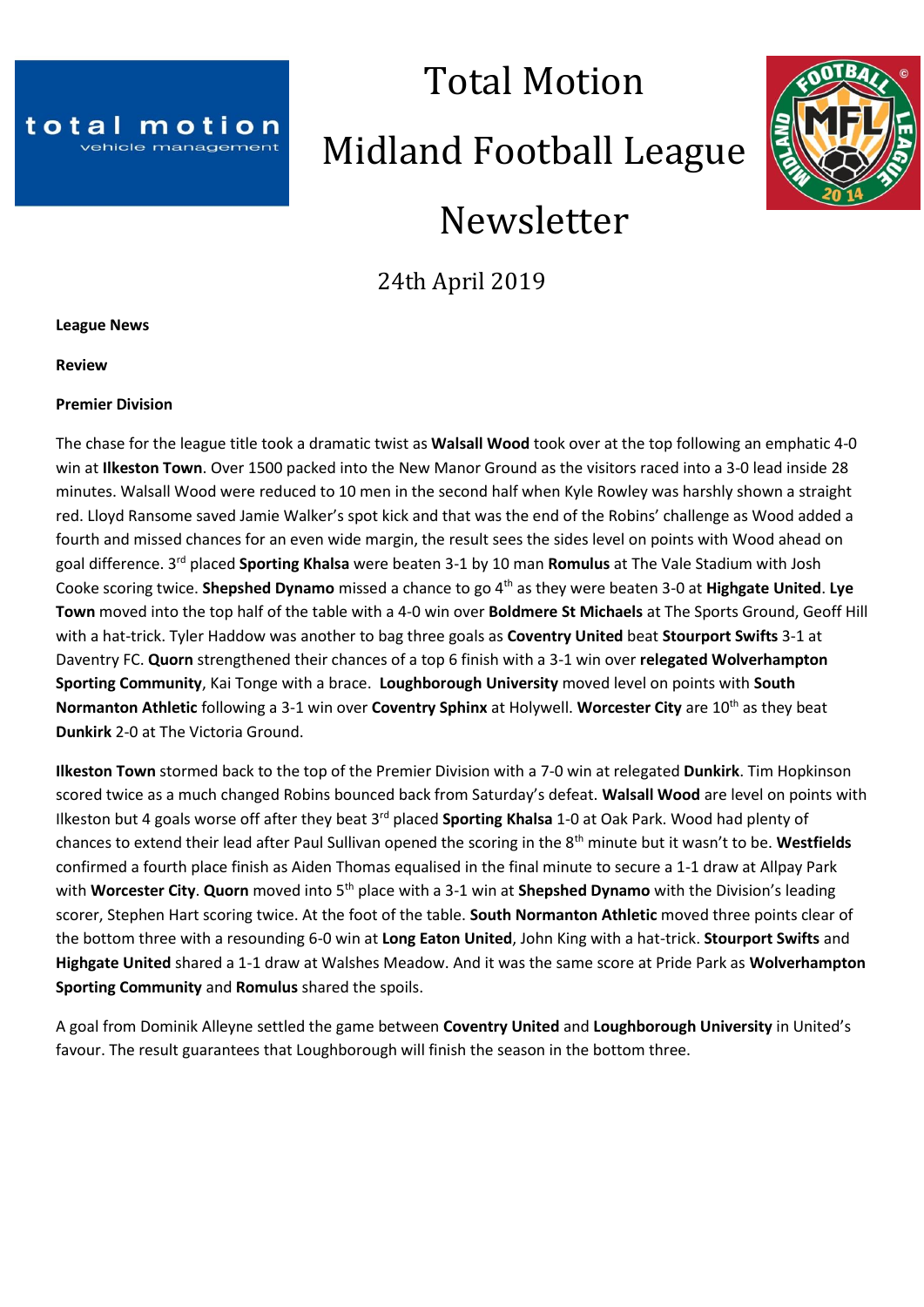| <b>POS</b>              |                                         | P     | W              | D                | L              | F     | A   | <b>GD</b>      | <b>PTS</b> |
|-------------------------|-----------------------------------------|-------|----------------|------------------|----------------|-------|-----|----------------|------------|
| $\overline{1}$          | <b>Ilkeston Town</b>                    | 37    | 24             | 4                | 9              | 85    | 49  | 36             | 76         |
| $\mathbf{2}$            | <b>Walsall Wood</b>                     | 37 23 |                | $\overline{7}$   | $\overline{7}$ | 64    | 32  | 32             | 76         |
| $\mathbf{3}$            | <b>Sporting Khalsa</b>                  | 37 19 |                | $\overline{7}$   | 11             | 56    | 42  | 14             | 64         |
| 4                       | <b>Westfields</b>                       |       | 37 16 12       |                  | 9              | 68    | 45  | 23             | 60         |
| $5\phantom{.0}$         | Quorn                                   | 37 16 |                | 9                |                | 12 73 | 60  | 13             | 57         |
| $6\phantom{a}$          | <b>Shepshed Dynamo</b>                  |       | 37 17          | 6                | 14 67          |       | 60  | $\overline{7}$ | 57         |
| $\overline{7}$          | <b>Coventry Sphinx</b>                  | 37 16 |                | 8                |                | 13 58 | 52  | $6\phantom{1}$ | 56         |
| 8                       | <b>Boldmere St Michaels</b>             | 37 16 |                | 8                |                | 13 62 | 65  | -3             | 56         |
| $\boldsymbol{9}$        | <b>Coventry United</b>                  | 37 15 |                | 8                | 14 51          |       | 47  | 4              | 53         |
| 10                      | Lye Town                                |       | 37 14 10 13 65 |                  |                |       | 49  | 16             | 52         |
| 11                      | <b>Worcester City</b>                   |       | 37 14 10 13 66 |                  |                |       | 58  | 8              | 52         |
| 12                      | <b>AFC Wulfrunians</b>                  |       | 37 14          | 9                |                | 14 53 | 53  | 0              | 51         |
| 13                      | <b>Stourport Swifts</b>                 |       | 37 14          | $\boldsymbol{8}$ |                | 15 52 | 54  | $-2$           | 50         |
| 14                      | <b>Highgate United</b>                  | 37    | 12             | 12 13            |                | 46    | 55  | -9             | 48         |
| 15                      | <b>Long Eaton United</b>                |       | 37 13          | $\boldsymbol{8}$ | 16             | 56    | 61  | $-5$           | 47         |
| 16                      | <b>Romulus</b>                          |       | 37 12          | 8                |                | 17 52 | 65  | $-13$          | 44         |
| 17                      | <b>South Normanton Athletic</b>         |       | 37 12          | 6                | 19             | 48    | 47  | 1              | 42         |
| $\overline{\mathsf{R}}$ | <b>Loughborough University</b>          | 37 10 |                | 9                |                | 18 57 | 71  | $-14$          | 39         |
| $\mathsf{R}$            | <b>Dunkirk</b>                          | 37    | 6              | $\overline{7}$   | 24             | 38    | 97  | -59            | 25         |
| R                       | <b>Wolverhampton Sporting Community</b> | 37    | 5              | 8                | 24             | 52    | 107 | $-55$          | 23         |

*There is some confusion as to the number of relegation places this season. I have highlighted 18th place as a possible. The final decision on promotion and relegation will be made by the FA and the league informed accordingly.*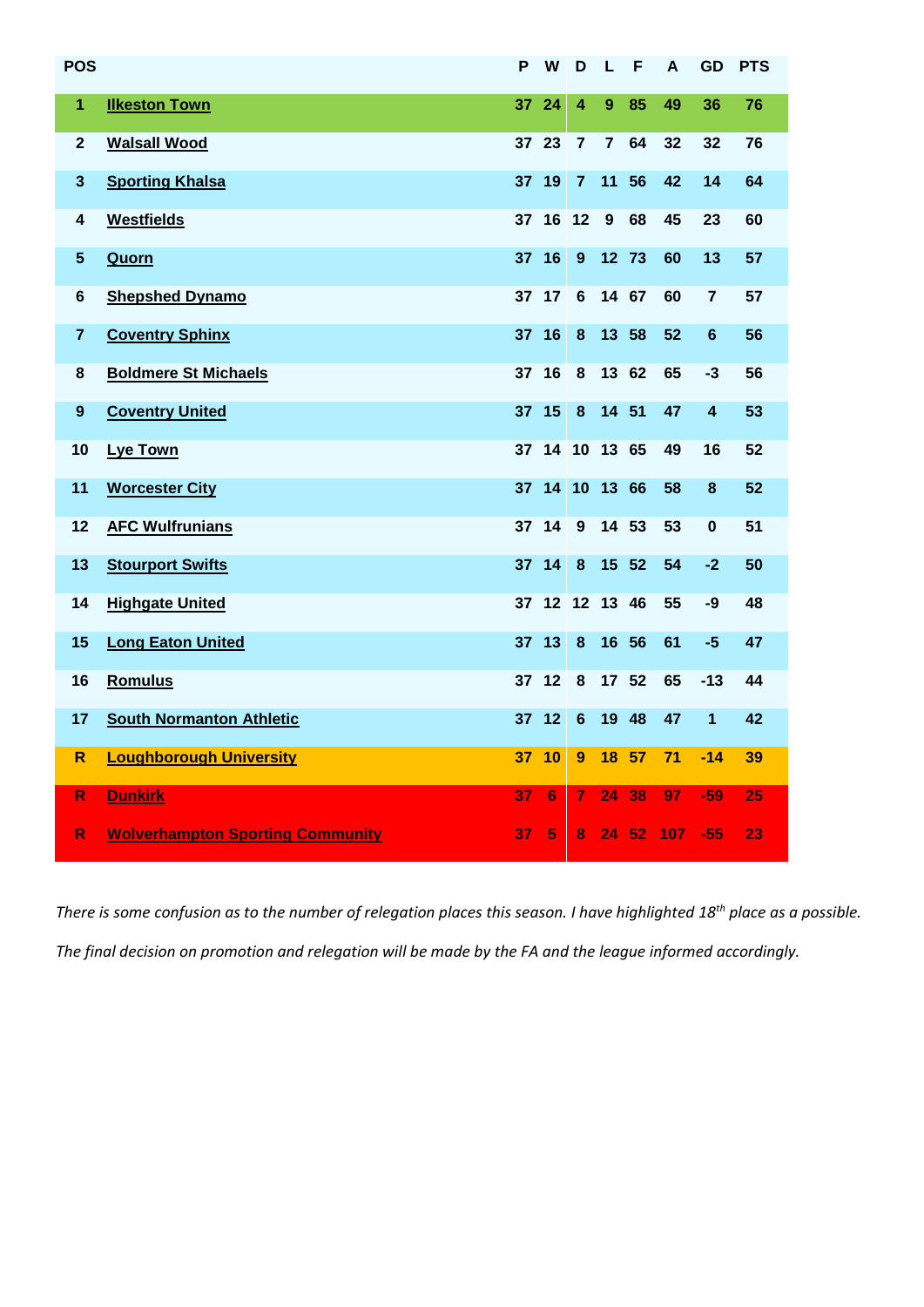Champions **Heather St Johns** were presented with the Division 1 trophy and they reached 90 points for the season with a 2-1 win over **Uttoxeter Town**, Chris Lloyd with both. The battle for the all-important runners up spot and likely promotion will go to the final weekend of the season. 2<sup>nd</sup> place **Atherstone Town** travelled to 6<sup>th</sup> placed NKF **Burbage** and picked up three points with a 5-0 victory, Joe Obi with a couple. **Racing Club Warwick** are 4 points behind with a game in hand and they have a better goal difference following an 8-0 win over **Heath Hayes**. Joe Smith and Ben Mackey both scored twice for The Racers. **Lichfield City** stay 4th as they beat **Cadbury Athletic** 4-2 at The McDonalds Community Stadium. **Leicester Road** are two points further back following a 3-0 win at **Rocester**. **Littleton** lifted themselves out of the bottom two with a 2-0 win over **Chelmsley Town**. **Nuneaton Griff** will finish bottom of the pile, but they went down fighting with a 5-3 over **Stapenhill**, Brady Middleton with a hat-trick and Scott Smith with two whilst Oli Roome scored all three for Stapenhill. Ross Dempster scored twice for **Paget Rangers** in their 3-1 win over **Hinckley AFC** at The Welfare ground. **Studley** won 3-0 at **Coventry Copsewood** to remain in 9th place.

**Racing Club Warwick** ensured that the battle for runners-up spot goes to the final game of the season with a 2-1 win at **Uttoxeter Town**. Ben Mackey scored both goals for The Racers. **Lichfield City** remain third as Jordan Evans scored the only goal of the game against **Hinckley AFC** in the 87th minute. **Leicester Road** are just two points further back as Danny Jenno and Dominic Brennan gave them a 2-0 win at **Coventry Copsewood**. Ross Dempster equalised from the spot 6 minutes from time as **Paget Rangers** and **Studley** drew 1-1 at Coles Lane.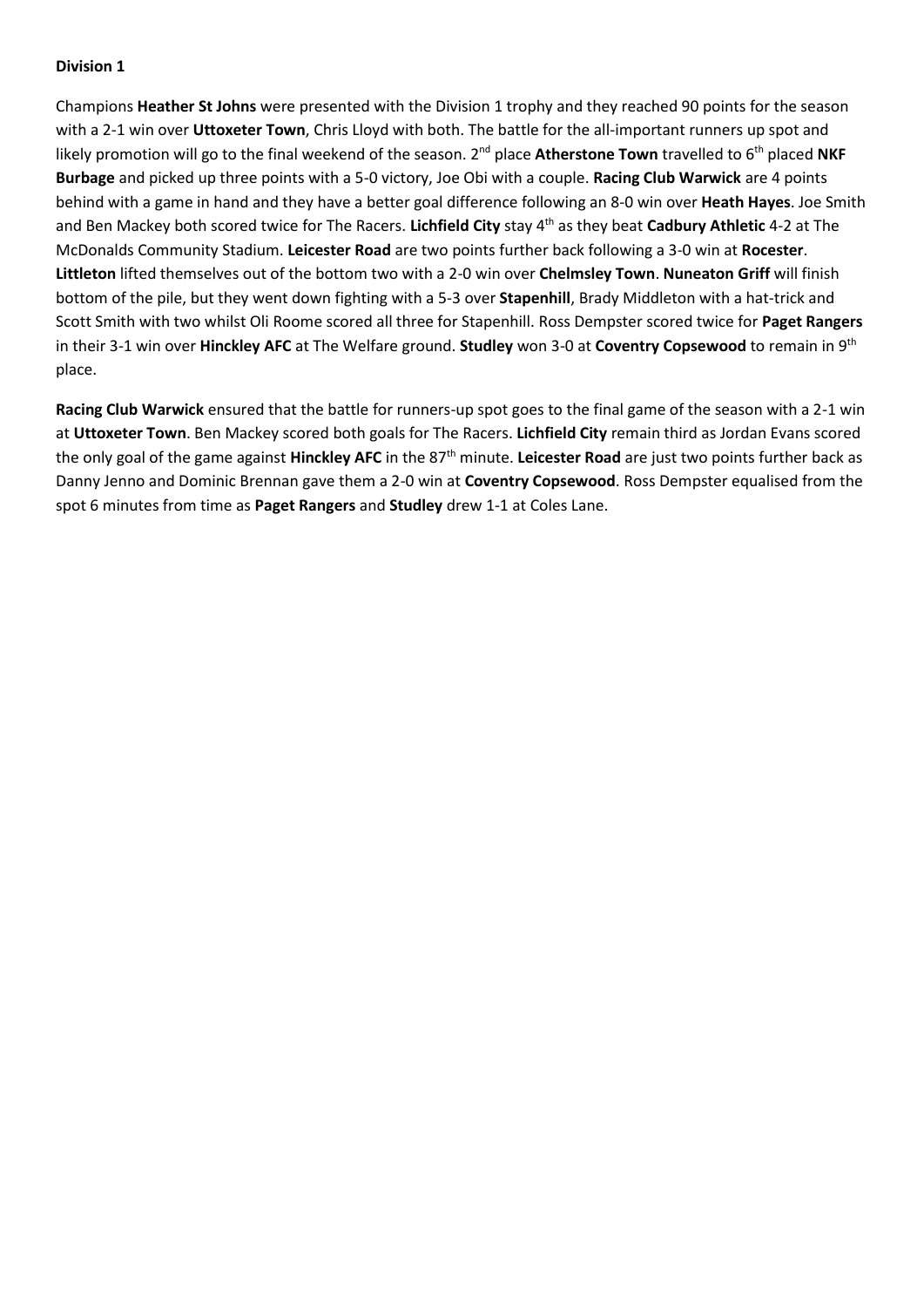| <b>POS</b>       |                            | P  | W              | D                       | L                       | F   | A   | GD                      | <b>PTS</b> |
|------------------|----------------------------|----|----------------|-------------------------|-------------------------|-----|-----|-------------------------|------------|
| $\mathbf{C}$     | <b>Heather St Johns</b>    | 35 | 29             | 3                       | 3                       | 132 | 42  | 90                      | 90         |
| $\overline{2}$   | <b>Atherstone Town</b>     | 35 | 26             | $5\overline{5}$         | $\overline{\mathbf{4}}$ | 97  | 30  | 67                      | 83         |
| $\mathbf{3}$     | <b>Racing Club Warwick</b> | 35 | 26             | $\overline{\mathbf{4}}$ | $5\phantom{1}$          | 114 | 45  | 69                      | 82         |
| 4                | <b>Lichfield City</b>      | 35 | 24             | $\overline{2}$          | $\mathbf{9}$            | 106 | 57  | 49                      | 74         |
| $5\phantom{.0}$  | <b>Leicester Road</b>      | 35 | 23             | $\mathbf{3}$            | $\boldsymbol{9}$        | 91  | 32  | 59                      | 72         |
| $6\phantom{1}$   | <b>NKF Burbage</b>         | 35 | 17             | $\overline{7}$          | 11                      | 68  | 55  | 13                      | 58         |
| $\overline{7}$   | <b>Uttoxeter Town</b>      | 35 | 16             | $5\phantom{1}$          | 14                      | 60  | 56  | $\overline{\mathbf{4}}$ | 53         |
| 8                | <b>Studley</b>             | 35 | 14             | 9                       | 12                      | 63  | 46  | 17                      | 51         |
| $\boldsymbol{9}$ | <b>Cadbury Athletic</b>    | 35 | 14             | 9                       | 12                      | 49  | 50  | $-1$                    | 51         |
| 10               | <b>Paget Rangers</b>       | 35 | 14             | $\overline{7}$          | 14                      | 60  | 63  | $-3$                    | 49         |
| 11               | <b>Brocton</b>             | 35 | 14             | $5\phantom{1}$          | 16                      | 73  | 79  | $-6$                    | 47         |
| 12               | <b>Stapenhill</b>          | 35 | 10             | $\overline{7}$          | 18                      | 48  | 91  | $-43$                   | 37         |
| 13               | <b>Chelmsley Town</b>      | 35 | 10             | $6\phantom{1}6$         | 19                      | 57  | 66  | $-9$                    | 36         |
| 14               | <b>Rocester</b>            | 35 | 10             | $5\phantom{1}$          | 20                      | 49  | 75  | $-26$                   | 35         |
| 15               | <b>Coventry Copsewood</b>  | 36 | $\mathbf{9}$   | 8                       | 19                      | 51  | 90  | $-39$                   | 35         |
| 16               | <b>Hinckley AFC</b>        | 35 | 8              | $\boldsymbol{9}$        | 18                      | 46  | 69  | $-23$                   | 33         |
| 17               | <b>Littleton</b>           | 35 | $6\phantom{1}$ | $\overline{\mathbf{4}}$ | 25                      | 41  | 92  | $-51$                   | 22         |
| 18               | <b>Heath Hayes</b>         | 35 | 6              | $\mathbf{3}$            | 26                      | 28  | 109 | $-81$                   | 21         |
| $\mathsf{R}$     | <b>Nuneaton Griff</b>      | 35 | $\overline{4}$ | 5                       | 26                      | 33  | 119 | $-86$                   | 17         |

*With 10 places being available for runners-up of Step 6 leagues, Atherstone Town currently lie 7th on a Points Per Game basis*

*With Smithswood Firs folding before the season began, they take the 2nd relegation place in Division 1*

*All promotion and relegation places are subject to ratification by the FA*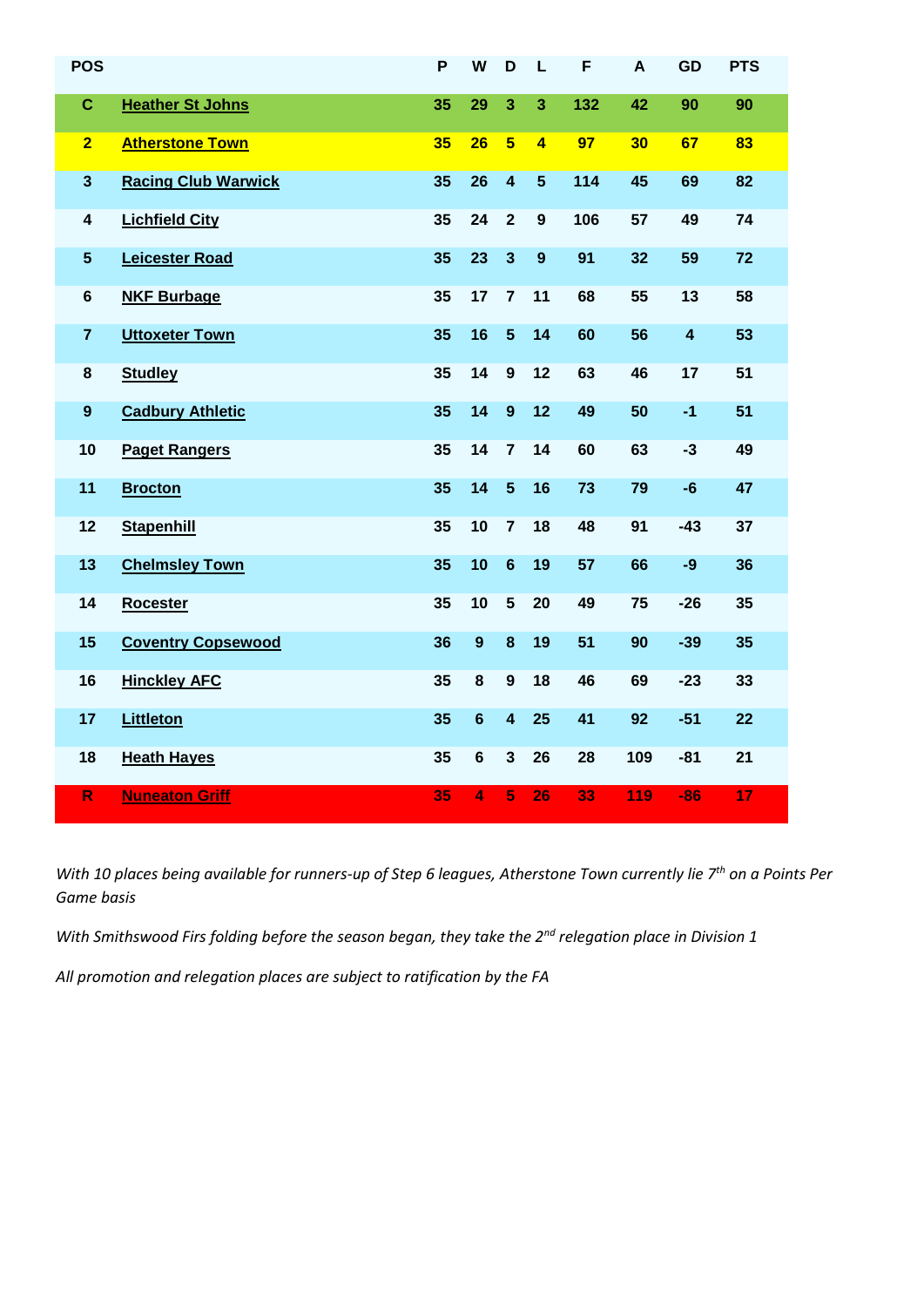The game between 4th and 2nd ended honours even with **Moors Academy** and **GNP Sports** sharing a 2-2 draw. **Coventry Alvis** were the day's big winners, 8-1 over **Hampton**. Dale Linton scored five and Ryan Palmer two for Alvis. Dan Murphy scored a hat-trick as **Feckenham** won 4-3 at **FC Stratford**. Reuel Prescod scored twice for **Barnt Green Spartak** in their 3-2 win over **Earlswood Town**. Clint Andrews scored both of Earlswood's goals. **Lane Head** jumped two places to 11th following a 2-1 win over **Redditch Borough**.

**Coventry Alvis** continued their excellent finish to the season with a 2-1 won over **Knowle** at Green Lane. **Lane Head** completed their season with a 3-0 win over **Feckenham** at The Red Lion Ground, James Kelly with a brace.

Barnt Green Spartak finished their campaign with a 2-1 win over Redditch Borough which confirms a 9<sup>th</sup> place finish.

| POS                      |                                             | P  | W                | D               | $\mathsf{L}$   | F   | $\overline{A}$ | GD                      | <b>PTS</b> |
|--------------------------|---------------------------------------------|----|------------------|-----------------|----------------|-----|----------------|-------------------------|------------|
| $\mathsf C$              | <b>Northfield Town</b>                      | 30 | 23               | $\overline{4}$  | 3              | 80  | 30             | 50                      | 73         |
| $\mathsf P$              | <b>GNP Sports</b>                           | 30 | 22               | $\overline{4}$  | $\overline{4}$ | 97  | 34             | 63                      | 70         |
| $\mathbf{3}$             | <b>Boldmere Sports &amp; Social Falcons</b> | 30 | 21               | 5               | $\overline{4}$ | 77  | 34             | 43                      | 68         |
| $\overline{\mathcal{A}}$ | <b>Moors Academy</b>                        | 30 | 20               | 5               | 5              | 105 | 40             | 65                      | 65         |
| $\overline{5}$           | <b>Fairfield Villa</b>                      | 30 | 17               | 3               | 10             | 87  | 65             | 22                      | 54         |
| 6                        | <b>Coton Green</b>                          | 30 | 15               | $\overline{4}$  | 11             | 60  | 56             | $\overline{\mathbf{4}}$ | 49         |
| $\overline{7}$           | Knowle                                      | 30 | 12               | $6\overline{6}$ | 12             | 69  | 46             | 23                      | 42         |
| $\,8\,$                  | <b>Coventry Alvis</b>                       | 28 | 11               | 6               | 11             | 57  | 65             | -8                      | 39         |
| $9\,$                    | <b>Barnt Green Spartak</b>                  | 30 | 11               | 3               | 16             | 52  | 89             | $-37$                   | 36         |
| 10                       | Lane Head                                   | 30 | 10               | 5               | 15             | 52  | 64             | $-12$                   | 35         |
| 11                       | Feckenham                                   | 29 | $\overline{9}$   | $5\phantom{.}$  | 15             | 51  | 65             | $-14$                   | 32         |
| 12                       | <b>Redditch Borough</b>                     | 29 | 10               |                 | $2 \quad 17$   | 51  | 72             | $-21$                   | 32         |
| 13                       | <b>Hampton</b>                              | 30 | $\boldsymbol{8}$ | $\overline{7}$  | 15             | 55  | 92             | $-37$                   | 31         |
| 14                       | <b>FC Stratford</b>                         | 29 | $\overline{7}$   | $\mathbf{1}$    | 21             | 48  | 88             | $-40$                   | 22         |
| $\mathsf R$              | <b>Bolehall Swifts</b>                      | 30 | 5                | $\overline{2}$  | 23             | 32  | 88             | $-56$                   | 17         |
| $\mathsf{R}$             | <b>Earlswood Town</b>                       | 29 | 3                | $\overline{4}$  | 22             | 32  | 77             | $-45$                   | 13         |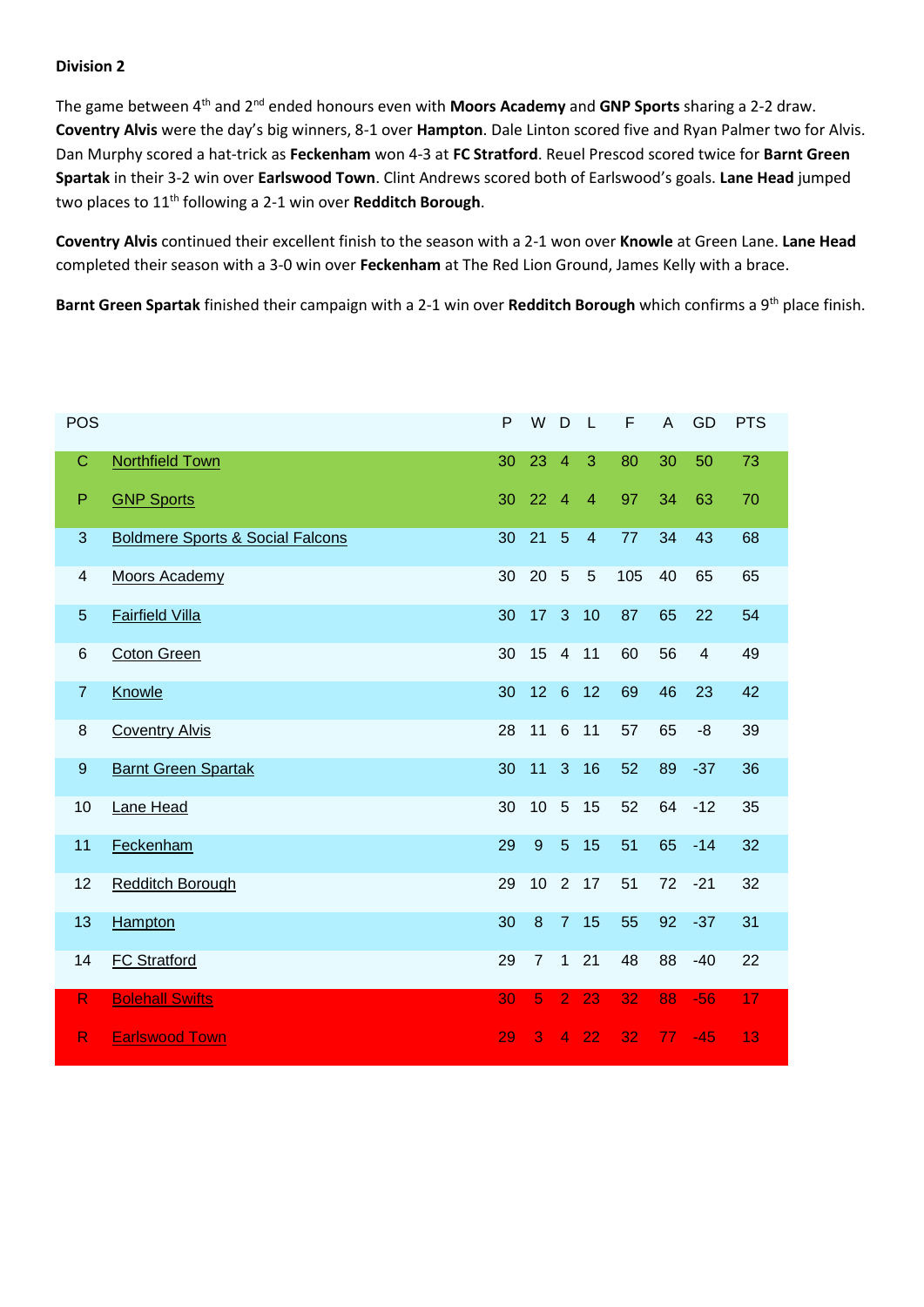**Alcester Town** are the new leaders of Division 3 after Danny Carter slotted home a penalty to give them victory at **Bartestree**. **Continental Star** are 7 points from a promotion slot with three games in hand as they beat **Enville Athletic** 5-0. Anthony Smith added another four to his impressive tally. **Coventry Plumbing** are still in the promotion race, winning 2-0, Connoll Farrell with both, at **Shipston Excelsior** to stay 6th. At the bottom, **Birmingham Tigers** beat **Castle Vale Town** 4-3 at Hadley Stadium to stay within a point of Leamington Hibernian. David Delaney scored twice for Castle Vale with Nasir Islow doing the same for Tigers. **Leamington Hibernian** have had a fine end to the season winning three of their last four, ending with a 2-1 win at **AFC Church**, Ian Anderson with a brace.

**Alcester Town** extended their lead at the top of the table to 5 points following a 6-0 win at **Enville Athletic**. Danny Carter scored twice as Alcester closed in on 100 goals for the season. **Continental Star** are just 4 points off a promotion spot after a 5-2 win over **Coventrians** at The Hub. Anthony Smith continuing his hot goalscoring streak with another hat-trick. Star have now scored 53 goals in their last 10 games. **Coventry Plumbing** are 4 points behind Star with a game in hand after they beat **AFC Church** 6-0. Connoll Farrell scored three and Jordan Powell 2 as the promotion race shows no sign of getting any clearer.

| <b>POS</b>              |                             | P  | W                       | D                       | L                       | F  | A   | GD                      | <b>PTS</b> |   |
|-------------------------|-----------------------------|----|-------------------------|-------------------------|-------------------------|----|-----|-------------------------|------------|---|
| $\blacktriangleleft$    | <b>Alcester Town</b>        | 28 | 22                      | $\overline{4}$          | $\overline{2}$          | 97 | 22  | 75                      | 67         | × |
| $\overline{2}$          | <b>AFC Solihull</b>         | 28 | 19                      | $5\phantom{.}$          | $\overline{\mathbf{4}}$ | 73 | 41  | 32                      | 62         |   |
| $\mathbf{3}$            | <b>Inkberrow</b>            | 29 | 19                      | $\overline{3}$          | $\overline{7}$          | 62 | 33  | 29                      | 60         |   |
| $\overline{\mathbf{4}}$ | <b>Continental Star</b>     | 26 | 19                      | $\mathbf{1}$            | $6\phantom{1}$          | 99 | 55  | 44                      | 58         |   |
| $5\phantom{.0}$         | <b>Coventry Plumbing</b>    | 25 | 17                      | $\overline{3}$          | 5                       | 65 | 38  | 27                      | 54         |   |
| $\bf 6$                 | <b>Bartestree</b>           | 30 | 15                      | $\overline{7}$          | 8                       | 76 | 32  | 44                      | 52         |   |
| $\overline{7}$          | <b>Coventrians</b>          | 29 | 14                      | $\overline{\mathbf{4}}$ | 11                      | 69 | 64  | $5\phantom{1}$          | 46         |   |
| 8                       | <b>Central Ajax</b>         | 30 | 13                      | $5\phantom{1}$          | 12                      | 73 | 66  | $\overline{7}$          | 44         |   |
| $\boldsymbol{9}$        | <b>Enville Athletic</b>     | 27 | 12                      | $\overline{\mathbf{4}}$ | 11                      | 48 | 45  | $\overline{\mathbf{3}}$ | 40         |   |
| 10                      | <b>WLV</b> Sport            | 30 | $\pmb{8}$               | 8                       | 14                      | 50 | 66  | $-16$                   | 32         |   |
| 11                      | <b>F C Shush</b>            | 30 | $\bf{8}$                | $\overline{\mathbf{4}}$ | 18                      | 66 | 91  | $-25$                   | 28         |   |
| 12                      | <b>AFC Church</b>           | 29 | $\overline{7}$          | $6\phantom{1}$          | 16                      | 49 | 66  | $-17$                   | 27         |   |
| 13                      | <b>Castle Vale Town</b>     | 29 | $6\phantom{1}6$         | $6\phantom{1}6$         | 17                      | 54 | 115 | $-61$                   | 24         |   |
| 14                      | <b>Shipston Excelsior</b>   | 30 | $5\phantom{1}$          | 6                       | 19                      | 41 | 89  | $-48$                   | 21         |   |
| 15                      | <b>Leamington Hibernian</b> | 30 | $\overline{\mathbf{4}}$ | $5\phantom{.0}$         | 21                      | 33 | 81  | $-48$                   | 17         |   |
| 16                      | <b>Birmingham Tigers</b>    | 28 | 5                       | 1                       | 22                      | 32 | 83  | $-51$                   | 16         |   |
|                         | * Adjustment made           |    |                         |                         |                         |    |     |                         |            |   |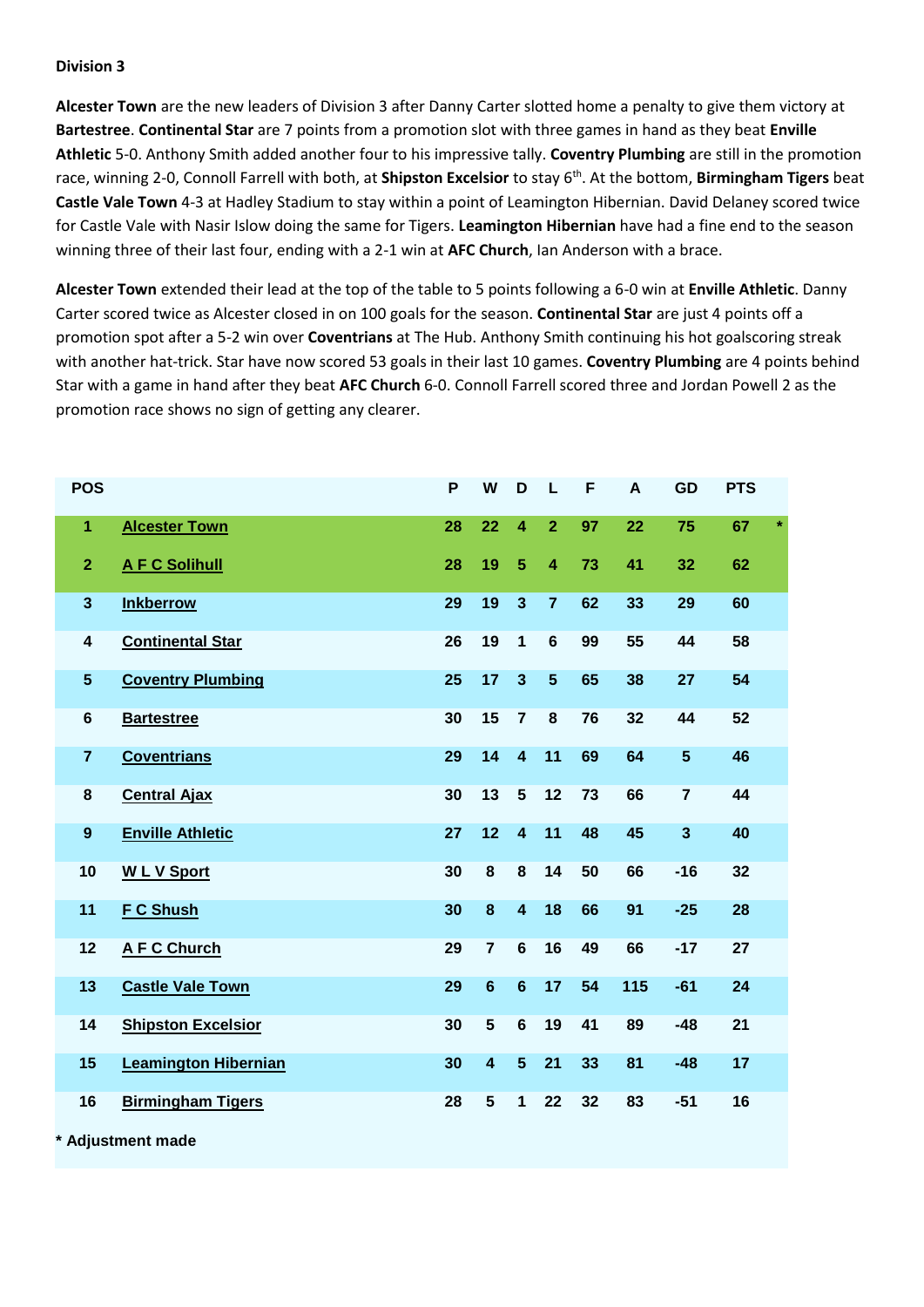#### **Other fixtures**

#### **BEDWORTH CHARITY CUP FINAL**

| Coventrians |             | $\mathbf{z}$ | Rugby |
|-------------|-------------|--------------|-------|
|             | at Bedworth |              |       |
|             | United FC   |              |       |

**Atherstone Town** and Tividale shared 6 goals in an entertaining Birmingham Midweek Floodlit Challenge Cup Final at Coles Lane. The Adders took a 2-0 lead before three goals in 7 first half minutes saw Tividale go into the break 3-2 up. Kyle Baxter equalised midway through the second half to send the game to penalties. After penalty heartache last week, Atherstone lifted the trophy with a 4-2 win from the spot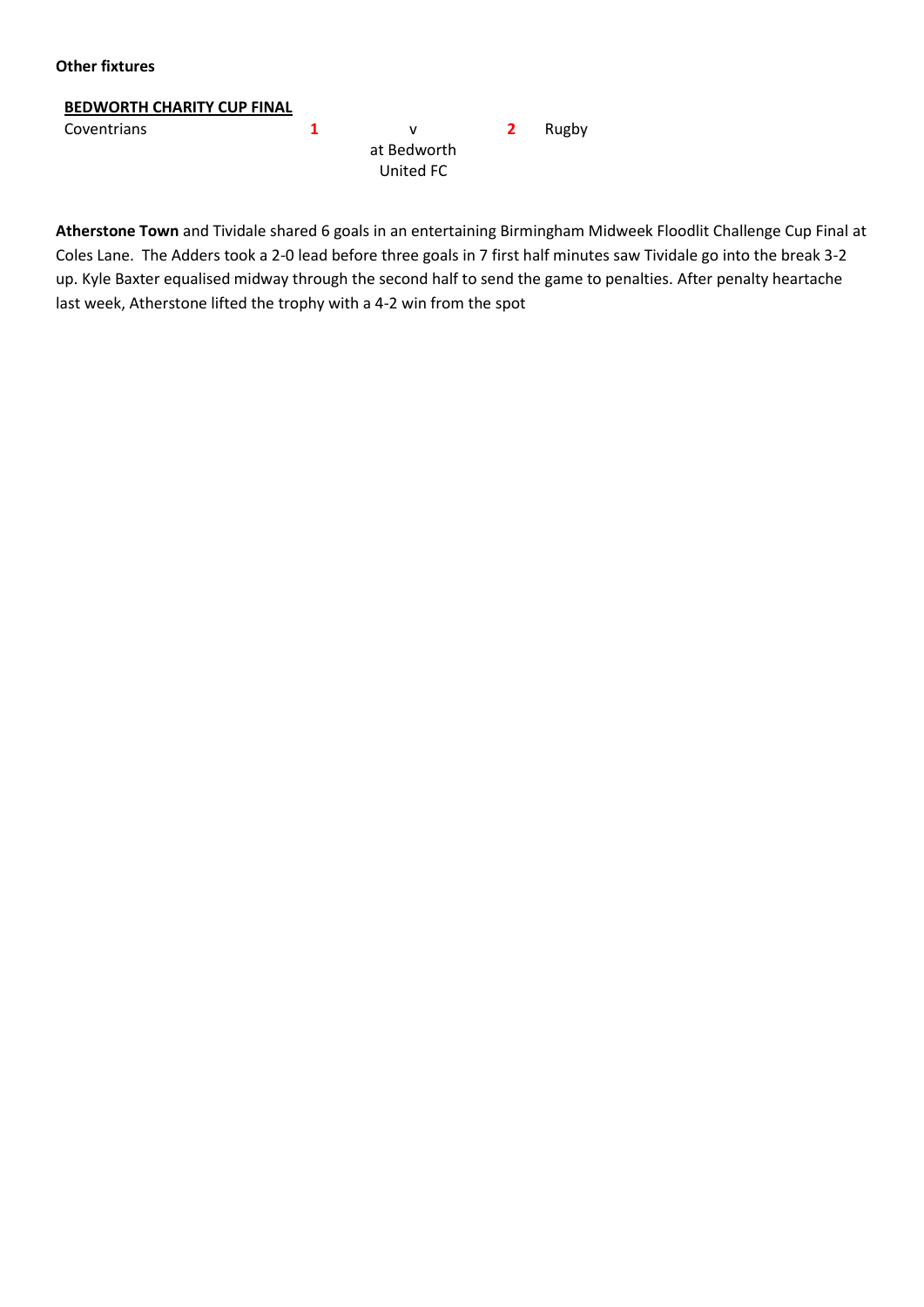#### **Reserves**

#### **RESERVE DIVISION**

| Fairfield Villa       | 3              | v | 2 | Cadbury Athletic       |
|-----------------------|----------------|---|---|------------------------|
| Gresley               | 4              | v | 2 | <b>Nuneaton Griff</b>  |
| Moors Academy         | $\overline{2}$ | ۷ | 2 | <b>Worcester City</b>  |
| <b>Uttoxeter Town</b> | $\mathbf{2}$   | v |   | Coton Green            |
| <b>Wyrley Juniors</b> | 1              | v | 5 | Knowle                 |
| Fairfield Villa       | 0              | v | 1 | <b>Worcester City</b>  |
| Wyrley                | 0              | v | 7 | <b>Redditch United</b> |
| Knowle                | 1              | ٧ |   | <b>Worcester City</b>  |

| <b>POS</b>       |                                  | P  | W                       | D                       | L               | F  | A  | GD           | <b>PTS</b>   |
|------------------|----------------------------------|----|-------------------------|-------------------------|-----------------|----|----|--------------|--------------|
| 1                | <b>Moors Academy Reserves</b>    | 20 | 13                      | $5\phantom{.0}$         | $\overline{2}$  | 51 | 17 | 34           | 44           |
| $\overline{2}$   | <b>Gresley Reserves</b>          | 18 | 13                      | $\overline{\mathbf{4}}$ | $\mathbf{1}$    | 50 | 16 | 34           | 43           |
| 3                | <b>Worcester City Reserves</b>   | 20 | 13                      | 1                       | 6               | 62 | 30 | 32           | 40           |
| 4                | <b>Nuneaton Griff Reserves</b>   | 19 | 8                       | 5                       | 6               | 32 | 31 | $\mathbf{1}$ | 29           |
| 5                | <b>Coton Green Reserves</b>      | 20 | $\bf{8}$                | $\overline{4}$          | 8               | 40 | 41 | $-1$         | 28           |
| 6                | <b>Fairfield Villa Reserves</b>  | 17 | $\bf{8}$                | $\mathbf{3}$            | $6\phantom{1}6$ | 35 | 30 | 5            | 27           |
| $\overline{7}$   | <b>Knowle Reserves</b>           | 17 | $\overline{7}$          | $\overline{2}$          | 8               | 35 | 27 | 8            | 23           |
| 8                | <b>Redditch United Reserves</b>  | 18 | $\overline{7}$          | $\overline{2}$          | 9               | 43 | 61 | $-18$        | 23           |
| $\boldsymbol{9}$ | <b>Uttoxeter Town Reserves</b>   | 20 | $\overline{\mathbf{5}}$ | $\overline{\mathbf{3}}$ | 12              | 38 | 56 | $-18$        | 18           |
| 10               | <b>Cadbury Athletic Reserves</b> | 18 | $\overline{\mathbf{4}}$ | $\mathbf{1}$            | 13              | 34 | 54 | $-20$        | 13           |
| 11               | <b>Wyrley Reserves</b>           | 17 | $\mathbf 0$             | $\overline{2}$          | 15              | 12 | 69 | $-57$        | $\mathbf{2}$ |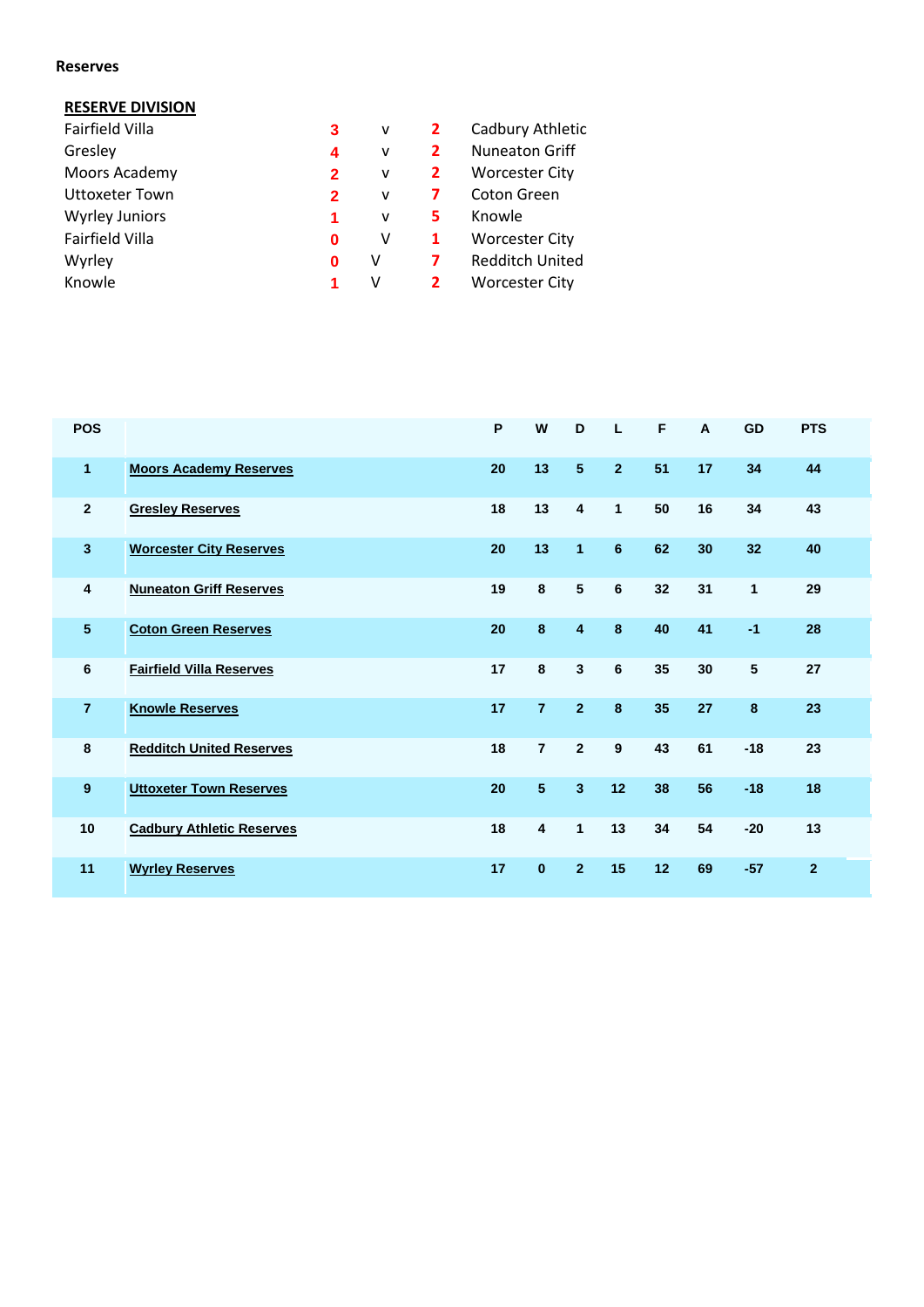#### **Under 21**

#### **CHALLENGE BOWL FINAL**

| <b>Continental Star</b>       |   | v<br>by kind permission of AFC<br>Wulfrunians |              | Halesowen Town               |  |  |  |
|-------------------------------|---|-----------------------------------------------|--------------|------------------------------|--|--|--|
| <b>UNDER 21 DIVISION EAST</b> |   |                                               |              |                              |  |  |  |
| <b>Kettering Town</b>         |   | v                                             | 3.           | <b>Highgate United</b>       |  |  |  |
| Lutterworth Town              | 0 | v                                             | 2            | <b>Bedworth United</b>       |  |  |  |
| Tamworth                      | 5 | v                                             | 0            | AFC Rushden & Diamonds Elite |  |  |  |
| <b>UNDER 21 DIVISION WEST</b> |   |                                               |              |                              |  |  |  |
| <b>Rushall Olympic</b>        |   | v                                             | $\mathbf{2}$ | Droitwich Spa G & B          |  |  |  |
| <b>Continental Star</b>       |   | V                                             | 3            | <b>Sutton Coldfield Town</b> |  |  |  |

| <b>POS</b>     |                            | P.        | W D                  |                | L. |                 | F A GD PTS         |       | <b>POS</b>     |                                 | P                 | WDL F A GDPTS          |    |  |
|----------------|----------------------------|-----------|----------------------|----------------|----|-----------------|--------------------|-------|----------------|---------------------------------|-------------------|------------------------|----|--|
| $\mathbf{1}$   | <b>Bedworth United U21</b> |           |                      |                |    |                 | 20 14 4 2 61 15 46 | 46    | 1              | Kidderminster Harriers U21      |                   | 20 16 3 1 64 10 54 51  |    |  |
| 2              | Quorn U21                  |           | 19 13 3              |                |    |                 | 3 70 24 46         | 42    | 2              | Halesowen Town U21              |                   | 19 14 2 3 55 14 41 44  |    |  |
| 3              | Milton Keynes College U21  |           |                      |                |    | 20 13 0 7 55 38 | 17                 | 39    | 3              | Sutton Coldfield Town U21       |                   | 20 12 5 3 32 16 16 41  |    |  |
| 4              | Tamworth U21               | 20        | 8                    | -5             |    |                 | 7 57 38 19         | 29    | $\overline{4}$ | <b>Boldmere St Michaels U21</b> |                   | 20 11 3 6 38 19 19 36  |    |  |
| 5              | <b>Highgate United U21</b> | 19        | 8                    |                |    | 4 7 44 37       | $\overline{7}$     | 28    | 5              | <b>Rushall Olympic U21</b>      | 20 10 4 6 46 41 5 |                        | 31 |  |
| 6              | FCV Stamford U21           | 18        | - 9                  | $\overline{1}$ |    | 8 38 39         | $-1$               | 28    | 6              | Brocton U21                     |                   | 208 39 29 38 -9 27     |    |  |
| $\overline{7}$ | Lutterworth Town U21       | 19        | $\overline{7}$       | $\mathbf{3}$   | -9 |                 | 28 53 -25          | 24    | $\overline{7}$ | Droitwich Spa BG U21            | 20 8 2 10 54 49 5 |                        | 26 |  |
| 8              | Leicester Nirvana U21      | <b>20</b> |                      |                |    |                 | 5 4 11 42 55 -13   | 19    | 8              | Lye Town Youth U21              |                   | 19 3 6 10 21 46 -25 15 |    |  |
| 9              | Allexton & New Parks U21   | 20        | -5                   |                |    |                 | 4 11 37 82 -45     | 19    | 9              | Continental Star U21            |                   | 20 4 3 13 26 47 -21 14 |    |  |
| 10             | AFC Rushden & Diamonds U21 |           | $19 \quad 4 \quad 6$ |                |    |                 | 9 17 36 -19        | 18    | 10             | Allscott AFC U21                |                   | 20 3 3 14 27 73 -46 9  |    |  |
| 11             | <b>Kettering Town U21</b>  | 20        | -3                   |                |    |                 | 2 15 24 56 -32     | $-11$ | 11             | <b>Lichfield City U21</b>       |                   | 20 2 2 16 19 58 -39 8  |    |  |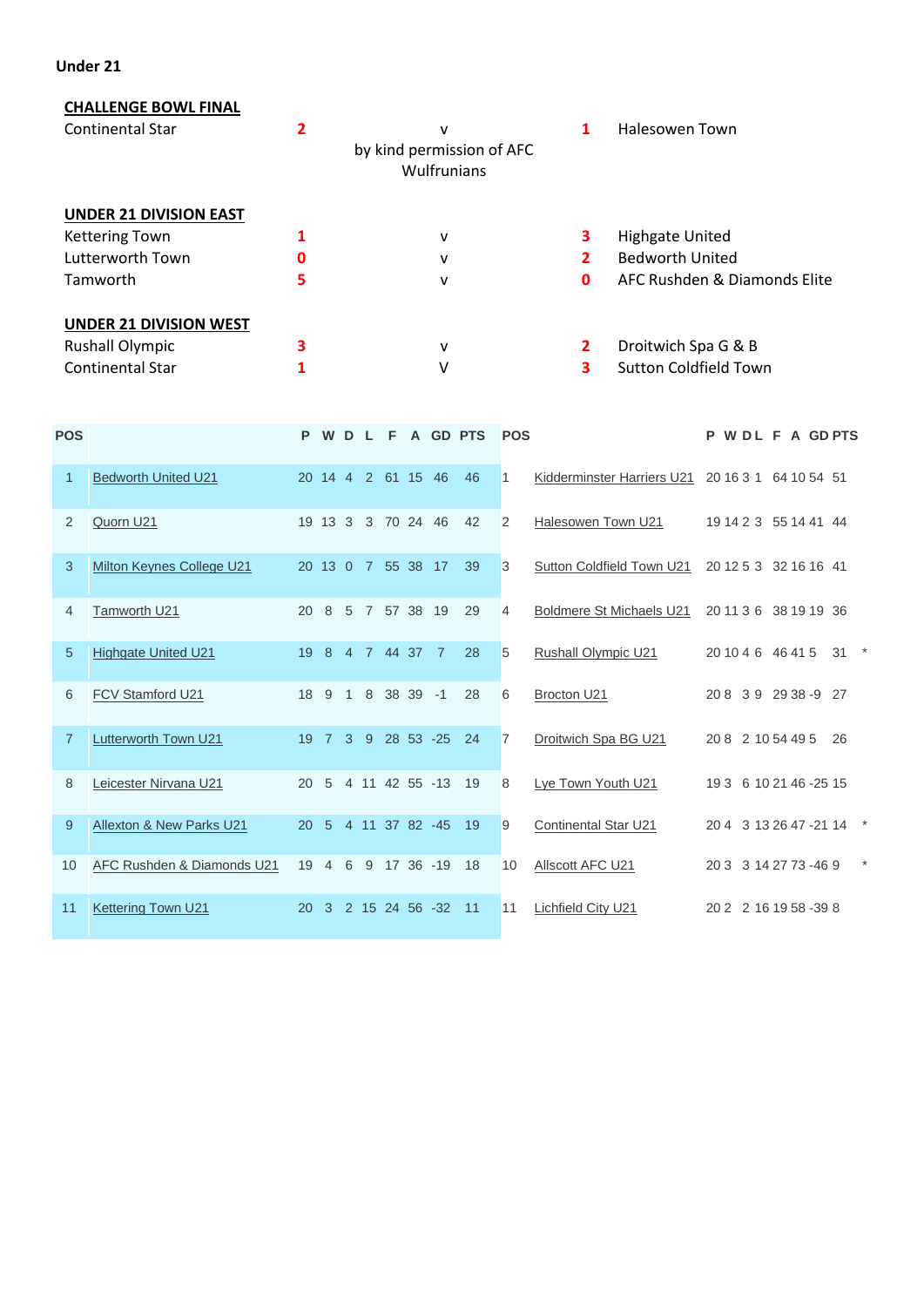# Leading Scorers

# League Only

## **Premier Division**

| Stephen Hart          | Quorn                          | 31 |
|-----------------------|--------------------------------|----|
| <b>Elliott Reeves</b> | Ilkeston Town                  | 25 |
| Rikardo Reid          | <b>Boldmere St Michaels</b> 23 |    |

#### **Division 1**

| Simeon Cobourne | Heather St Johns    | 37  |
|-----------------|---------------------|-----|
| Ben Mackey      | Racing Club Warwick | -35 |
| Matt Langham    | Leicester Road      | 29  |

# **Division 2**

| Reece Gibson          | <b>Boldmere Sports</b> | 37 |
|-----------------------|------------------------|----|
| <b>Tom Rawlings</b>   | <b>GNP Sports</b>      | 34 |
| <b>Connor Collins</b> | Fairfield Villa        | 20 |

| Anthony Smith          | <b>Continental Star</b> | 43 |
|------------------------|-------------------------|----|
| Jon Hamer              | <b>AFC Solihull</b>     | 30 |
| <b>Connoll Farrell</b> | Coventry Plumbing       | 24 |
| Danny Carter           | Alcester Town           | 23 |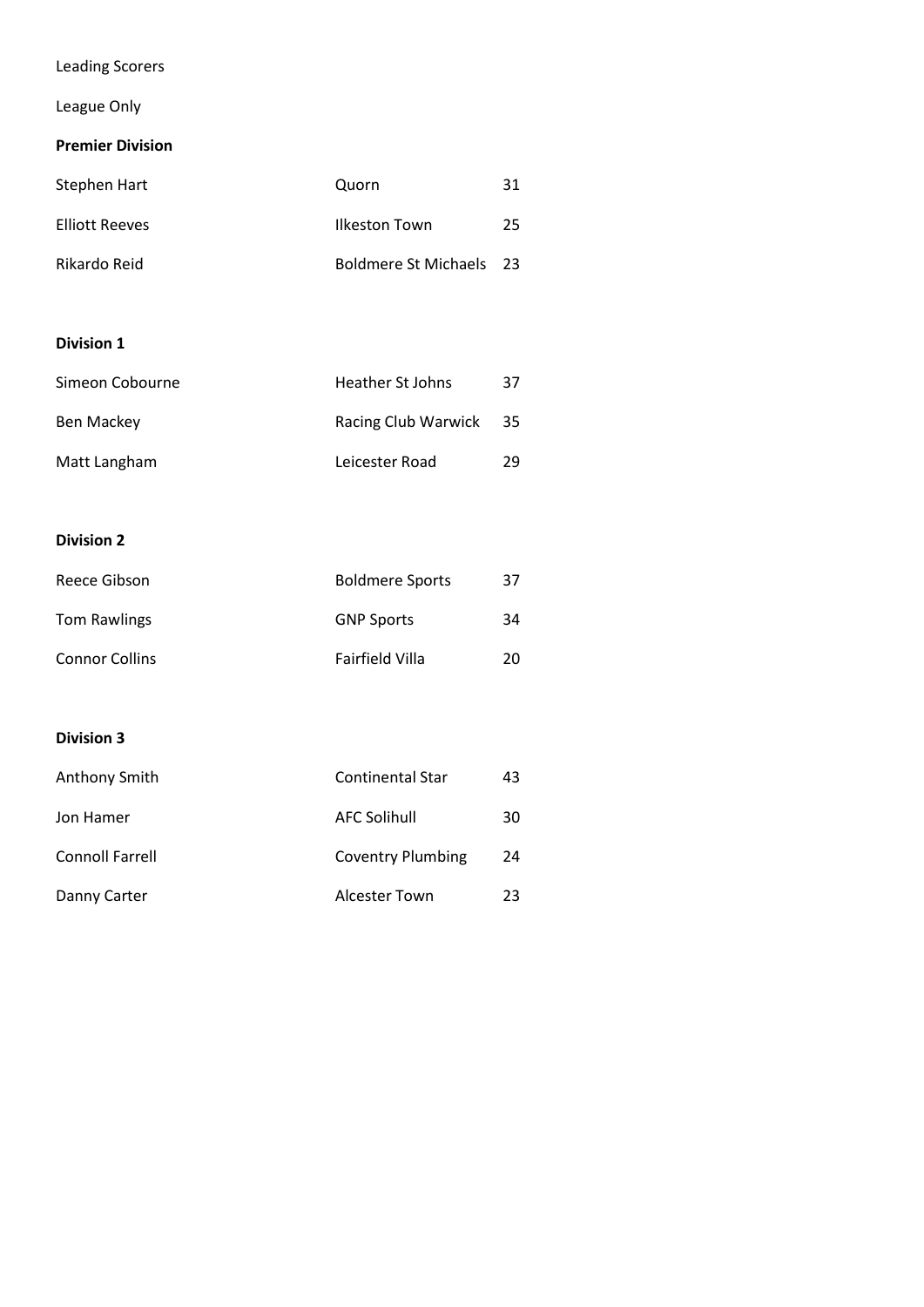#### **Premier Division**

| <b>Stephen Hart</b>   | Quorn                       | 51 |
|-----------------------|-----------------------------|----|
| <b>Elliott Reeves</b> | <b>Ilkeston Town</b>        | 34 |
| Rikardo Reid          | <b>Boldmere St Michaels</b> | 30 |
| Lei Brown             | <b>Highgate United</b>      | 22 |
| Dan Westwood          | Sporting Khalsa             | 22 |
| Jamie Walker          | <b>Ilkeston Town</b>        | 22 |
| <b>Jack Till</b>      | Lye Town                    | 20 |
| Reuben Wiggins-Thomas | Long Eaton United           | 20 |
| Jay Holdcroft         | Sporting Khalsa             | 17 |
| Matt Melbourne        | Shepshed Dynamo             | 17 |
| <b>Matt Crookes</b>   | Loughborough University     | 16 |
| Ryan Harkin           | <b>Coventry Sphinx</b>      | 16 |
| Jordan Harrison       | <b>Worcester City</b>       | 16 |
| Jake Webb             | <b>AFC Wulfrunians</b>      | 15 |
| Joe Lawley            | Lye Town                    | 14 |
| Jamie Molyneux        | Westfields                  | 14 |
| Sam Moore             | Shepshed Dynamo             | 14 |
| <b>Aidan Thomas</b>   | Westfields                  | 14 |
| Joey Butlin           | Walsall Wood                | 13 |
| Tim Hopkinson         | <b>Ilkeston Town</b>        | 13 |
| Javia Roberts         | <b>Walsall Wood</b>         | 13 |
| Jordan Wilson         | Shepshed Dynamo, Hinckley   | 13 |
| <b>Mark Danks</b>     | <b>Stourport Swifts</b>     | 12 |
| Dimitri Dunkley       | Romulus                     | 12 |
| Luke Keen             | Romulus                     | 12 |
| <b>Alex Marshall</b>  | <b>Ilkeston Town</b>        | 12 |
| <b>Ben Miller</b>     | Westfields                  | 12 |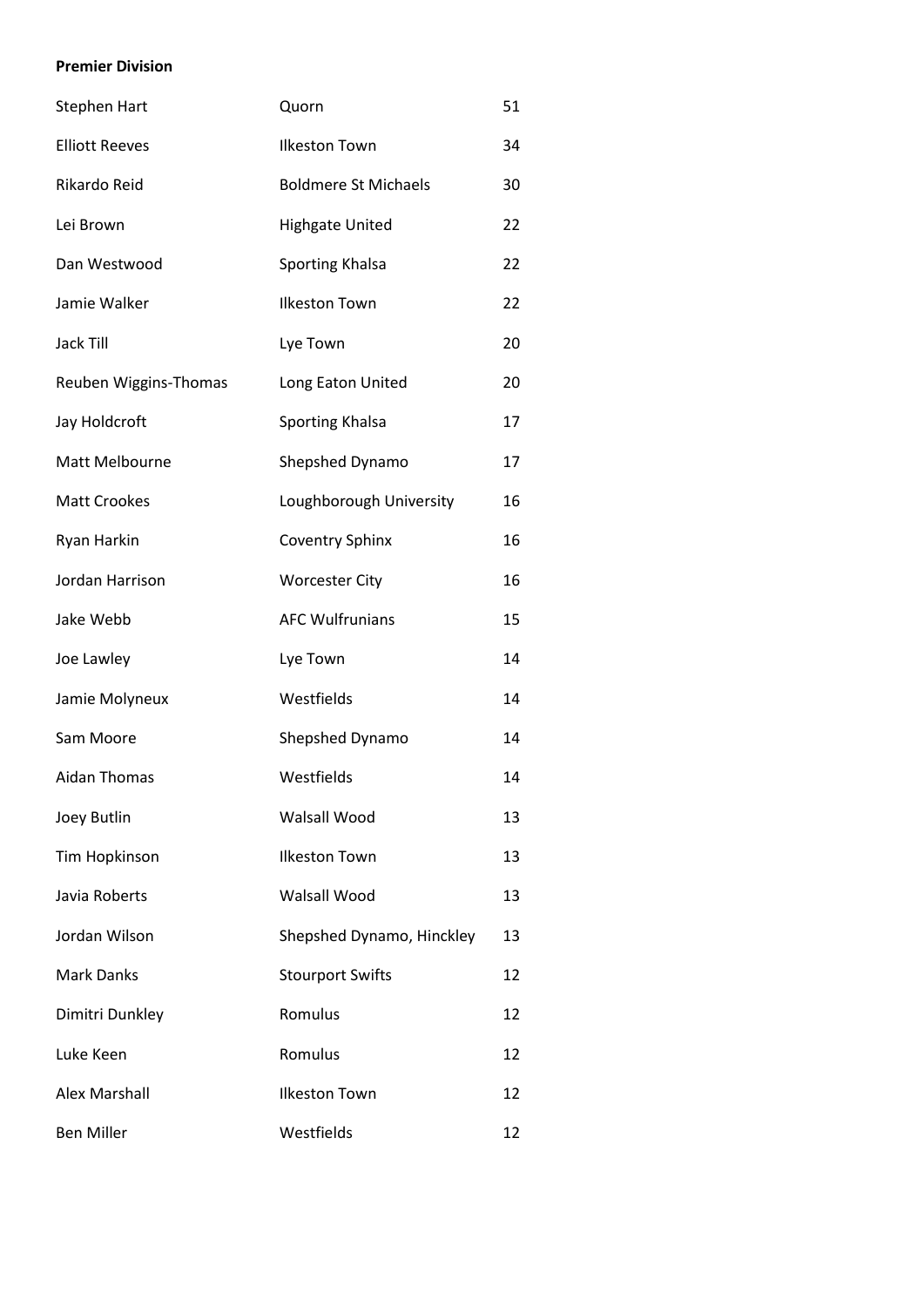| Simeon Cobourne      | <b>Heather St Johns</b>     | 46 |
|----------------------|-----------------------------|----|
| <b>Ben Mackey</b>    | Racing Club Warwick         | 36 |
| Alex Naughton        | Atherstone Town             | 32 |
| Matt Langham         | Leicester Road              | 30 |
| Dean Rathbone        | <b>Heather St Johns</b>     | 29 |
| Sean Kavanagh        | Coventry Copsewood          | 26 |
| Sean Brain           | Studley                     | 25 |
| <b>Ross Dempster</b> | Paget Rangers               | 25 |
| James Curley         | <b>Uttoxeter Town</b>       | 24 |
| Chris Lloyd          | <b>Heather St Johns</b>     | 24 |
| <b>Trea Bertie</b>   | Racing Club Warwick         | 23 |
| Aiden Vaughan        | AFC Church, Littleton       | 23 |
| Joe Obi              | Atherstone Town             | 22 |
| James Taylor         | Lichfield City              | 22 |
| <b>Odane Barnes</b>  | Cadbury Athletic            | 18 |
| Joe Hartshorne       | Lichfield City              | 18 |
| Jordon Dodd          | Rocester                    | 17 |
| Jake Brown           | <b>NKF Burbage</b>          | 16 |
| Luke Cole            | Racing Club Warwick         | 15 |
| Tom Smith            | <b>NKF Burbage</b>          | 15 |
| <b>Drew Aiton</b>    | Lichfield City              | 13 |
| Dean Fisher          | Littleton, Castle Vale Town | 13 |
| Sam Melia            | Lane Head, Heath Hayes      | 13 |
| <b>Ryan Murphy</b>   | Hinckley, Coventry Alvis    | 13 |
| Ryan Quinn           | <b>Atherstone Town</b>      | 13 |
| <b>Grant Ryan</b>    | <b>Hinckley AFC</b>         | 13 |
| Regan Smith          | <b>Brocton</b>              | 13 |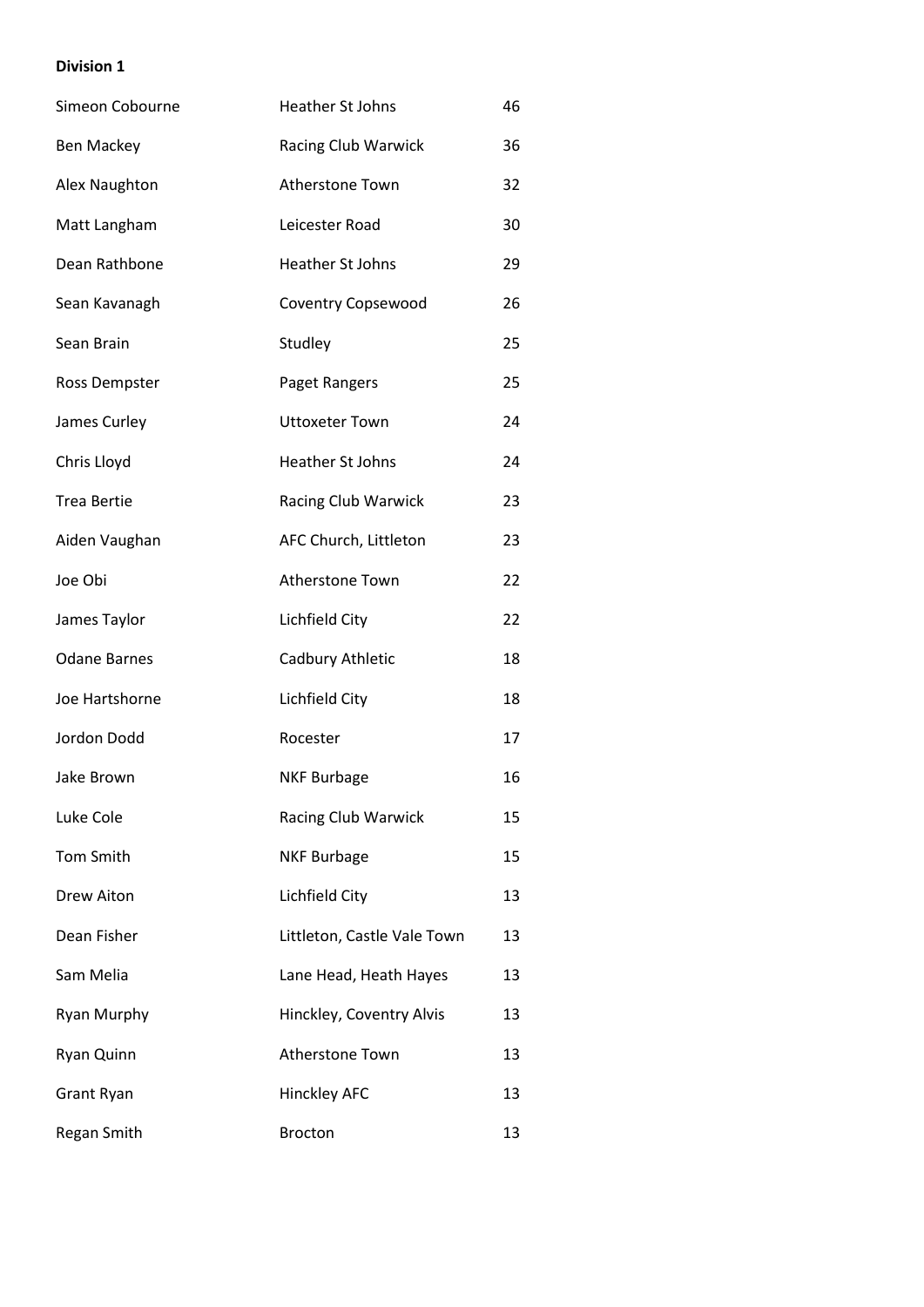| Reece Gibson           | <b>Boldmere Sports &amp; Social Falcons</b> | 42 |
|------------------------|---------------------------------------------|----|
| <b>Tom Rawlings</b>    | <b>GNP Sports</b>                           | 39 |
| <b>Connor Collins</b>  | Fairfield Villa                             | 25 |
| <b>Billy Garvey</b>    | Redditch Borough                            | 24 |
| Michael Bloore         | Coton Green                                 | 22 |
| <b>Jak Albutt</b>      | Redditch Borough                            | 19 |
| Shuja Mahmood          | Moors Academy                               | 19 |
| Alfie Bloomer          | Fairfield Villa                             | 18 |
| Kyle Hudlin            | Boldmere Sports, Castle Vale Town           | 18 |
| <b>Ellis Blakemore</b> | Fairfield Villa                             | 17 |
| Jordan Clarke          | Moors Academy                               | 17 |
| Rubyn Gill             | Moors Academy                               | 16 |
| <b>Steven Ruck</b>     | Knowle                                      | 16 |
| Louis Bridges          | Knowle                                      | 15 |
| Lewis Commins          | GNP Sports, Romulus, Nuneaton Griff         | 15 |
| Arman Khoshkhoo        | Moors Academy                               | 15 |
| Dale Linton            | Coventry Alvis, GNP Sports                  | 15 |
| <b>Andy Nicol</b>      | Stourport Swifts, Northfield Town           | 15 |
| Sam Wills              | Northfield Town                             | 15 |
| <b>Keziah Martin</b>   | Moors Academy                               | 14 |
| Josh McGinley          | Northfield Town                             | 14 |
| Daniel Murphy          | Feckenham                                   | 14 |
| Cameron Seivwright     | Hampton                                     | 13 |
| <b>Ashley Wilkes</b>   | <b>FC Stratford</b>                         | 13 |
| <b>Craig Ball</b>      | Lane Head                                   | 12 |
| Romano Graham          | <b>Coton Green</b>                          | 12 |
| Dan Stokes             | Earlswood Town                              | 12 |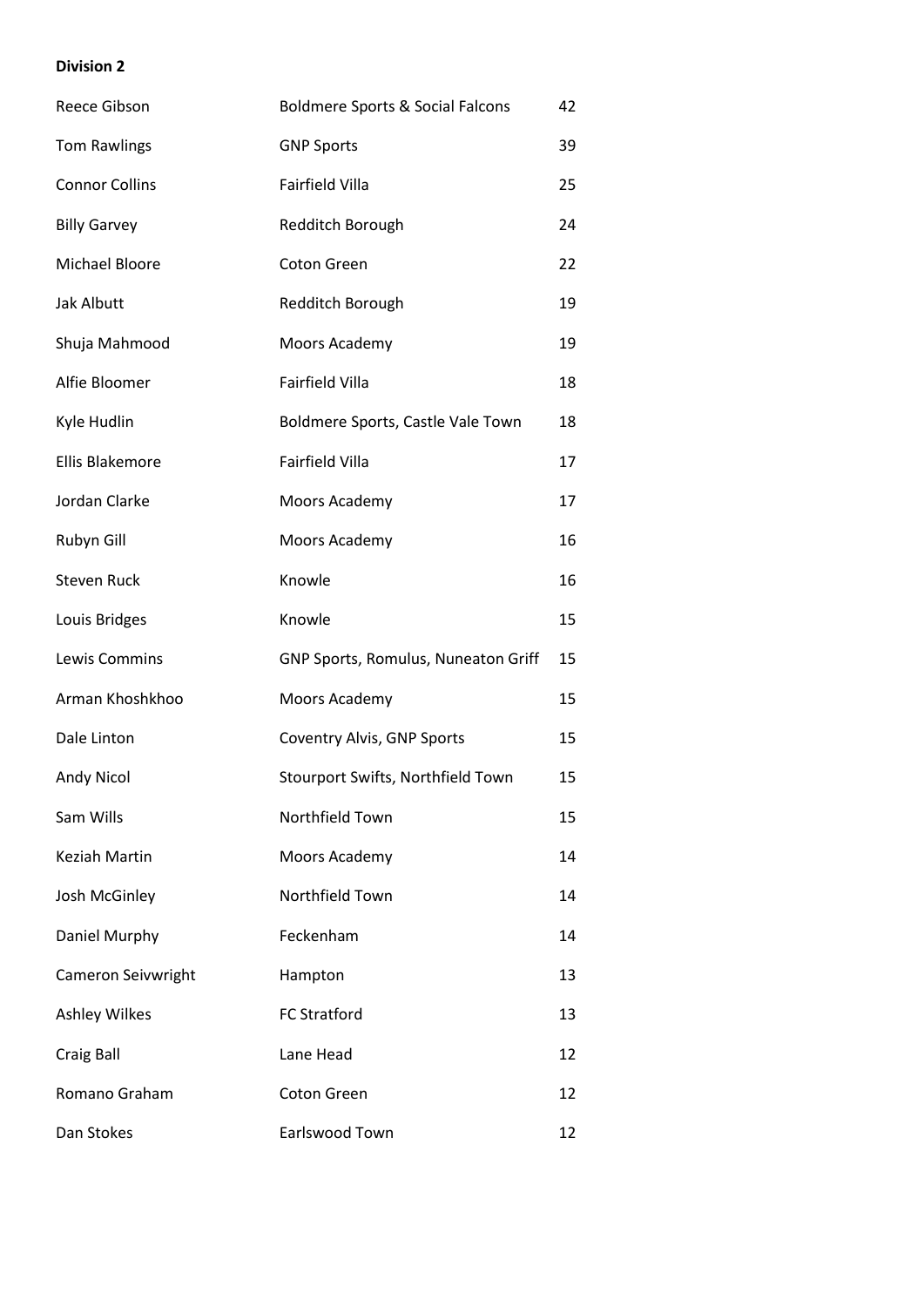| Anthony Smith          | <b>Continental Star</b>      | 48 |
|------------------------|------------------------------|----|
| <b>Connoll Farrell</b> | <b>Coventry Plumbing</b>     | 41 |
| Jon Hamer              | <b>AFC Solihull</b>          | 35 |
| Lewis Chester          | Coventrians                  | 31 |
| Nathan McGarrity       | Coventrians                  | 31 |
| Reece Jacobs           | <b>Continental Star</b>      | 30 |
| Rhys Morgan            | <b>Enville Athletic</b>      | 29 |
| Dan Carter             | Alcester Town, Paget Rangers | 24 |
| <b>Nathan Davies</b>   | Inkberrow                    | 24 |
| Andy Matthews          | <b>AFC Solihull</b>          | 23 |
| Callum Burston-Keeley  | Alcester Town                | 20 |
| Matt Layton            | Central Ajax                 | 19 |
| Jordan Powell          | <b>Coventry Plumbing</b>     | 19 |
| <b>Tom Bendall</b>     | <b>Bartestree</b>            | 18 |
| <b>Alex Andrews</b>    | Central Ajax                 | 17 |
| Miles Langford         | <b>Bartestree</b>            | 15 |
| Kyle Wainwright        | <b>WLV Sport</b>             | 14 |
| Tom Keogh              | <b>Alcester Town</b>         | 13 |
| Shaye Eden             | <b>Shipston Excelsior</b>    | 12 |
| Levi Ellis             | <b>Bartestree</b>            | 12 |
| Ellis Kalach           | Inkberrow                    | 12 |
| Darren Andrews         | <b>Bartestree</b>            | 11 |
| Callum Debar           | <b>Alcester Town</b>         | 11 |
| <b>Adam Miles</b>      | Central Ajax                 | 11 |
| <b>Tyron Smith</b>     | FC Shush                     | 11 |
| Luke Dugmore           | <b>Alcester Town</b>         | 10 |
| Naser Islow            | <b>Birmingham Tigers</b>     | 10 |
| Emmanuel Osilaja       | <b>AFC Church</b>            | 10 |
| <b>Ollie Parsons</b>   | Inkberrow                    | 10 |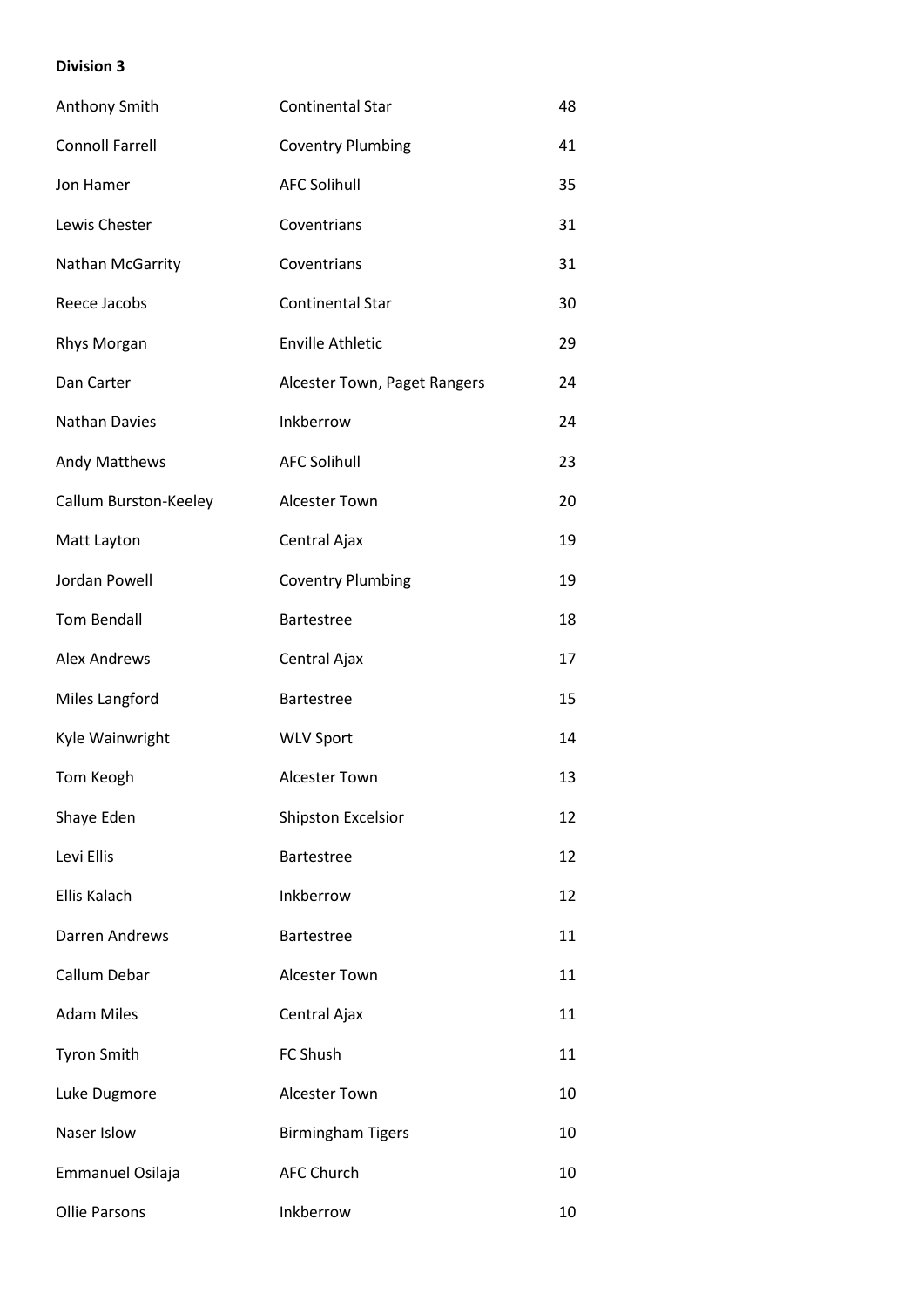#### **Reserves**

| <b>Charlie Griffiths</b> | Knowle                 | 19 |
|--------------------------|------------------------|----|
| Rivel Mardenborough      | Moors Academy          | 17 |
| <b>Ethan Moran</b>       | <b>Worcester City</b>  | 13 |
| Harry Johnson            | Uttoxeter Town         | 12 |
| Niall Attenborrow        | Knowle                 | 11 |
| Adam Bourne              | Moors Academy          | 11 |
| Harry Heartfield         | Gresley                | 11 |
| Randane Lamond           | <b>Redditch United</b> | 11 |
| <b>Thomas Smith</b>      | <b>Uttoxeter Town</b>  | 11 |
| Mitchell White           | Gresley                | 10 |

#### **Under 21**

| Soms Sibanda         | <b>Rushall Olympic</b>        | 29 |
|----------------------|-------------------------------|----|
| George Robbins       | <b>Highgate United</b>        | 27 |
| Shane Lowth          | <b>Kidderminster Harriers</b> | 20 |
| Ifeanyi Umeh         | Quorn                         | 20 |
| <b>Callum Morris</b> | Droitwich Spa BG              | 16 |
| Josh Crossley        | Quorn                         | 14 |
| Ryan Richmond        | Quorn                         | 14 |
| Kieran Cooper        | <b>Bedworth United</b>        | 13 |
| <b>Will Harris</b>   | <b>Bedworth United</b>        | 13 |
| Ramzi Shaheen        | Tamworth                      | 12 |
| Praise Anyanegbu     | <b>Highgate United</b>        | 11 |
| Jonathan De Lacerda  | Leicester Nirvana             | 11 |
| <b>Brad Ward</b>     | <b>Halesowen Town</b>         | 11 |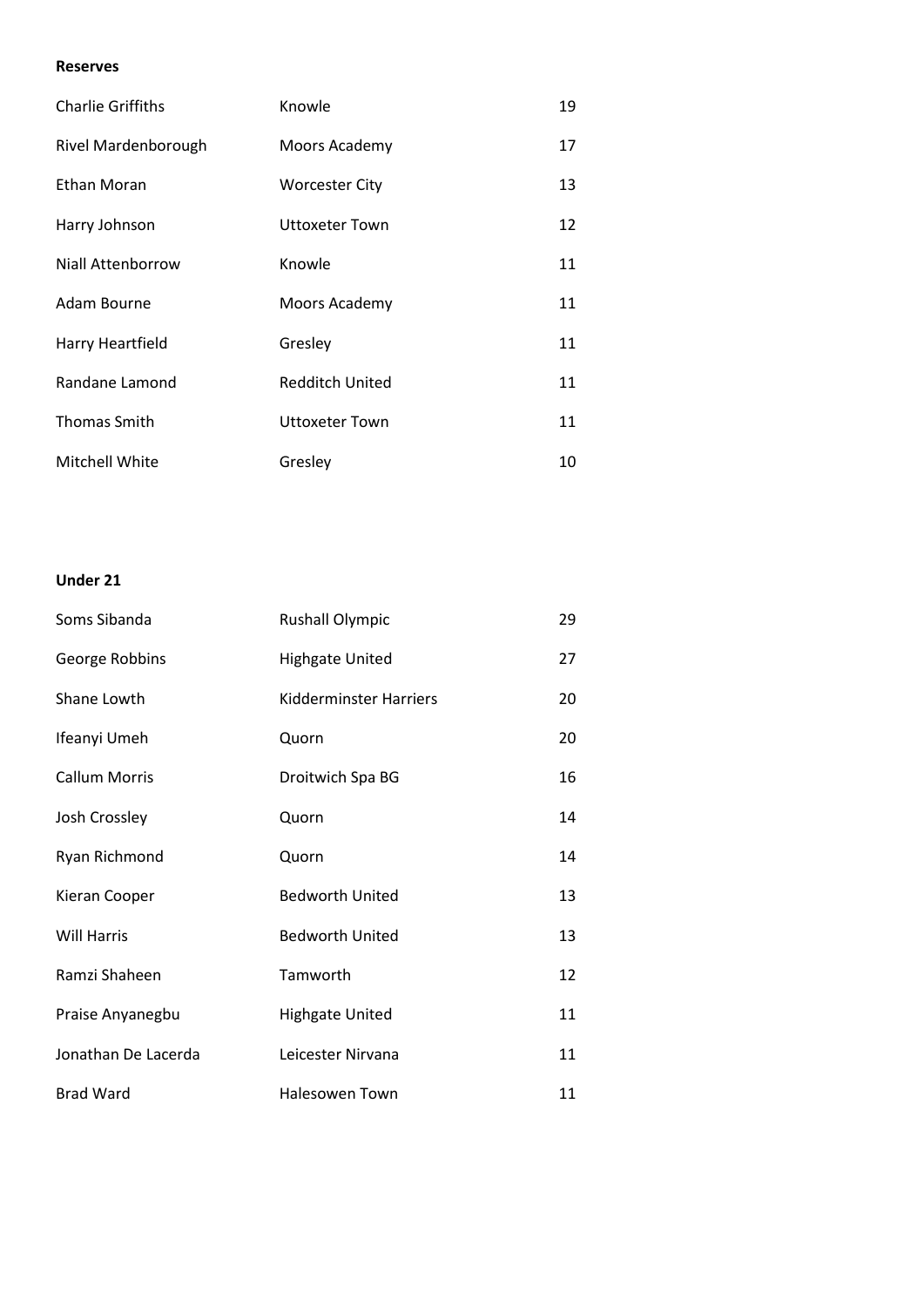#### **Preview**

#### **Premier Division**

After 37 games, the one promotion spot from the Midland Football League comes down to 2 games. **Leaders Ilkeston Town** have a 4 goal advantage over Walsall Wood, and they travel to **Loughborough University** who are certain to finish in the bottom three after defeat in midweek. Ilkeston ran out 4-1 winners in their reverse fixture and Monday's emphatic win at Dunkirk gives them the tag of title favourites. **Walsall Wood** served notice on their challenge by winning comfortably at Ilkeston last Saturday and by beating 3<sup>rd</sup> placed Sporting Khalsa on Monday. They may well need a huge win at home to bottom club **Wolverhampton Sporting Community** if they are to take the title. Past results don't favour Walsall Wood as they suffered a 4-0 defeat at Pride Park in November. **Sporting Khalsa** are guaranteed a third place finish and they end their campaign at The Aspray Arena with relegated **Dunkirk** the visitors. Westfields will finish the season in 4<sup>th</sup> place and they travel to Sphinx Drive to face 7<sup>th</sup> placed Coventry **Sphinx**. While the focus is on the top of the table, arguably the performance of the season has come **from South Normanton Athletic**. The Shiners began the campaign with 9 straight defeats yet to assure Step 5 football last weekend, is a remarkable turnaround. They host 6<sup>th</sup> placed **Shepshed Dynamo** without the fear of relegation. **Quorn** have finished the season strongly climbing to 5<sup>th</sup> place with four wins from their last 5 games. They travel to **Stourport Swifts** where a win will cement 5th place. **Romulus** have had a difficult campaign and their survival was confirmed in midweek. They have a league cup final to look forward to in a couple of weeks' time as they travel to **Boldmere St Michaels** for their final league fixture. **Worcester City** welcome **Highgate United** to The Victoria Ground and both clubs will have been disappointed not to be involved in the promotion battle this season. **Coventry United** are on a run of four successive home wins, albeit at different grounds, and they welcome **AFC Wulfrunians** to The Butts Park Arena. Both sides are comfortable in the middle of the table and would swap places with a Wulfs victory. **Lye Town** have won four of their last 5 league games and they travel to **Long Eaton United** who will be smarting from last weekend's 6-0 defeat at the hands of South Normanton.

#### **Division 1**

The top two meet at The Mark Webster Community Stadium in a game that has huge significance for promotion. 2<sup>nd</sup> placed **Atherstone Town** couldn't have a more difficult task to get the three points they need to clinch second when they face champions **Heather St Johns**, who are unbeaten since November. Third place **Racing Club Warwick** are a point behind the Adders with a superior goal difference and they travel to **Stapenhill** hoping that victory there will be enough to finish runners up and promotion to Step 5. It has been a fantastic battle at the top of Division 1 which goes to a final day showdown. **Lichfield City** are 4th and a win at home to 13th placed **Chelmsley Town** will confirm that position. Any slip up by Lichfield, opens the door for Leicester Road to take 4<sup>th</sup> spot and they entertain 8<sup>th</sup> placed **Studley** in what should be an excellent game. **Littleton** have had a remarkable turnaround in the last few months of the season and climbed out of the bottom to last weekend, they travel to **Heath Hayes** who replaced them in 18th place. A home win would see the sides swap places. **Nuneaton Griff** will finish in 19th place but they had a morale boosting 5-3 win last week. They travel to **Uttoxeter Town** who need a win to guarantee 7th place**. NKF**  Burbage have had an excellent first season at Step 6, finishing in 6<sup>th</sup> place and reaching the League Cup final. They finish their campaign at home to **Paget Rangers** who have continued their progression with a mid-table finish. **Hinckley AFC** welcome **Brocton** to The Welfare ground. Both sides have fielded young sides this season which should stand them in good stead for an improved campaign next. **Cadbury Athletic** welcome **Rocester** to the TSA. After a poor start to the season, Rocester have climbed steadily while The Chocolatemen made an excellent start but couldn't keep it going.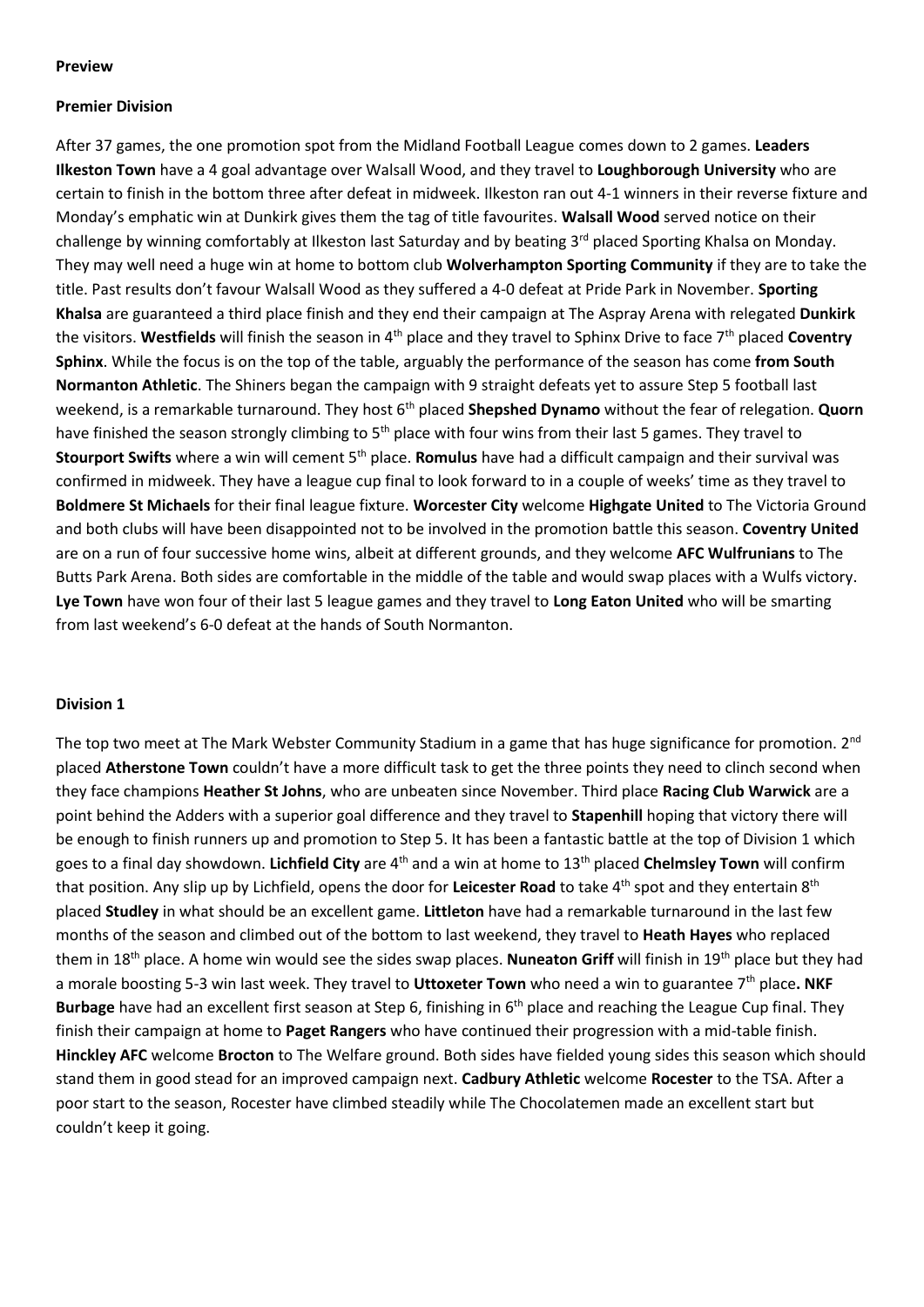Only two games in Division 2. Bottom side **Earlswood Town** finish their season with a home game against **Feckenham**. In-form **Coventry Alvis** can go level with Knowle if they can pick up all three points from their trip to **FC Stratford.**

#### **Division 3**

Four games in Division 3 and each one features a promotion challenger. **Alcester Town** can clinch the title if they can collect all three points from their trip to **Coventrians**. Alcester edged the previous encounter 2-1 at the end of March and a similar result would start the celebrations. **Inkberrow** complete their season at home to free-scoring **Continental Star**. It is a just win for Inkberrow if they are to stand a chance to squeeze into the top two. Continental Star meanwhile have made themselves favourites for promotion after a wonderful run of results. Long time leaders **AFC Solihull** travel to **AFC Church** and they too need a win to strengthen their chances of finishing in the top two. **Coventry Plumbing** host **Enville Athletic** needing three points to stay in the hunt. With back to back games to come against Continental Star, there is still plenty to play for,

| THURSDAY 25th APRIL 2019      |   |                         | k.o.<br>6.30pm |
|-------------------------------|---|-------------------------|----------------|
| <b>Birmingham Tigers</b>      | v | <b>Continental Star</b> |                |
| <b>WEDNESDAY 1st MAY 2019</b> |   |                         |                |
| <b>Birmingham Tigers</b>      | v | Enville Athletic        | 6.45           |
| <b>Coventry Plumbing</b>      | v | <b>Continental Star</b> | 6.45           |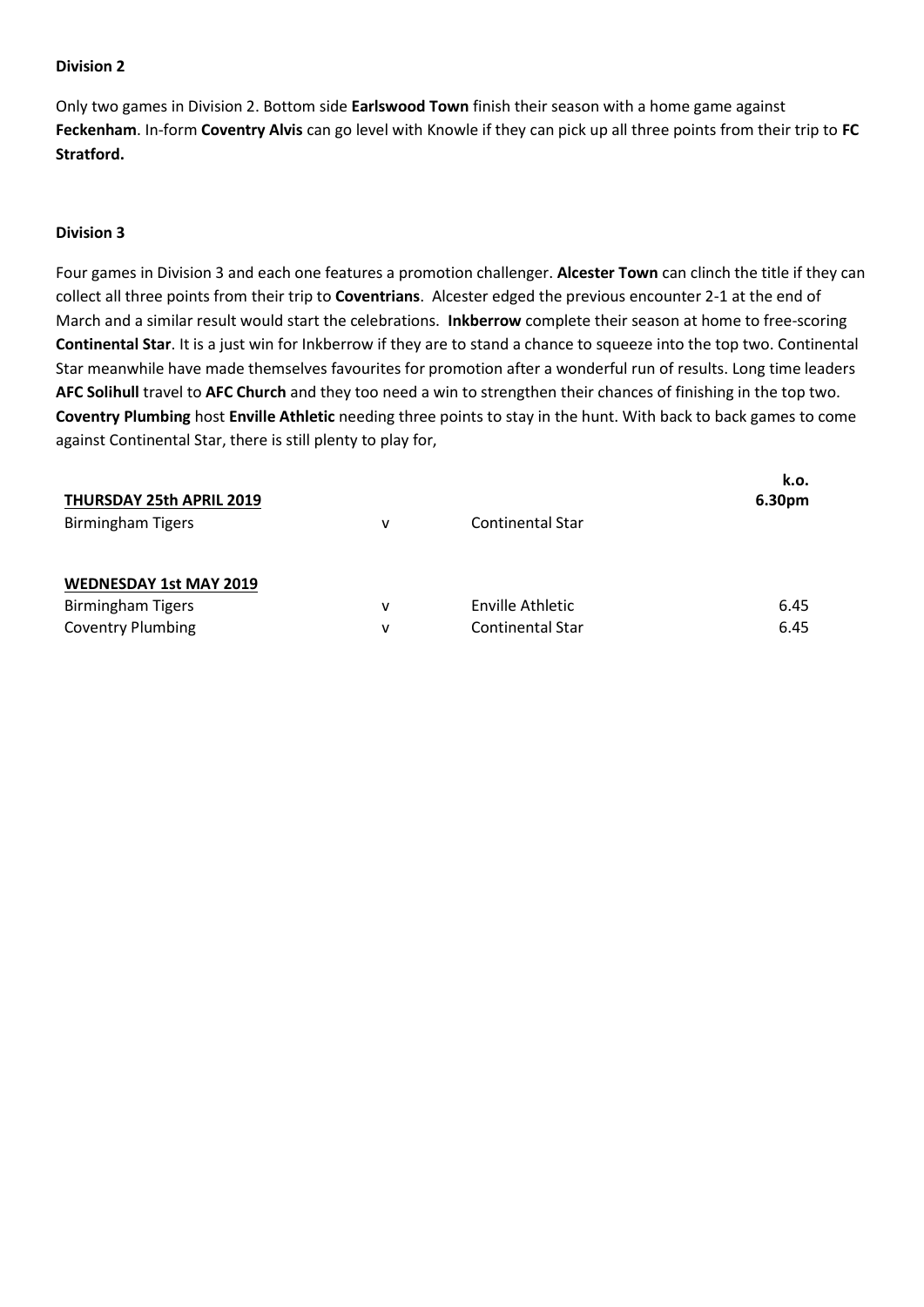#### **Reserves**

# **RESERVE DIVISION**

| Fairfield Villa       | ۷ | <b>Wyrley Juniors</b> |
|-----------------------|---|-----------------------|
| Gresley               | ۷ | Cadbury Athletic      |
| <b>Nuneaton Griff</b> | v | Knowle                |
|                       |   |                       |
|                       |   |                       |

# **WEDNESDAY 1st MAY 2019**

| Knowle | <b>Wyrley Juniors</b> | 6.45 |
|--------|-----------------------|------|
|        |                       |      |

## **Under 21**

| <b>UNDER 21 DIVISION EAST</b><br>AFC Rushden & Diamonds<br>Elite<br><b>Highgate United</b> | v<br>v       |   | Lutterworth Town<br>F C V Stamford | 10.30 FC<br>10.30 | at Lutterworth Town |
|--------------------------------------------------------------------------------------------|--------------|---|------------------------------------|-------------------|---------------------|
| <b>UNDER 21 DIVISION WEST</b><br>Lye Town                                                  | $\mathsf{v}$ |   | Halesowen Town                     | 10.30             |                     |
| <b>WEDNESDAY 1st MAY 2019</b><br><b>UNDER 21 DIVISION EAST</b><br><b>FCV Stamford</b>      |              | ٧ | Quorn                              |                   | 7.45                |